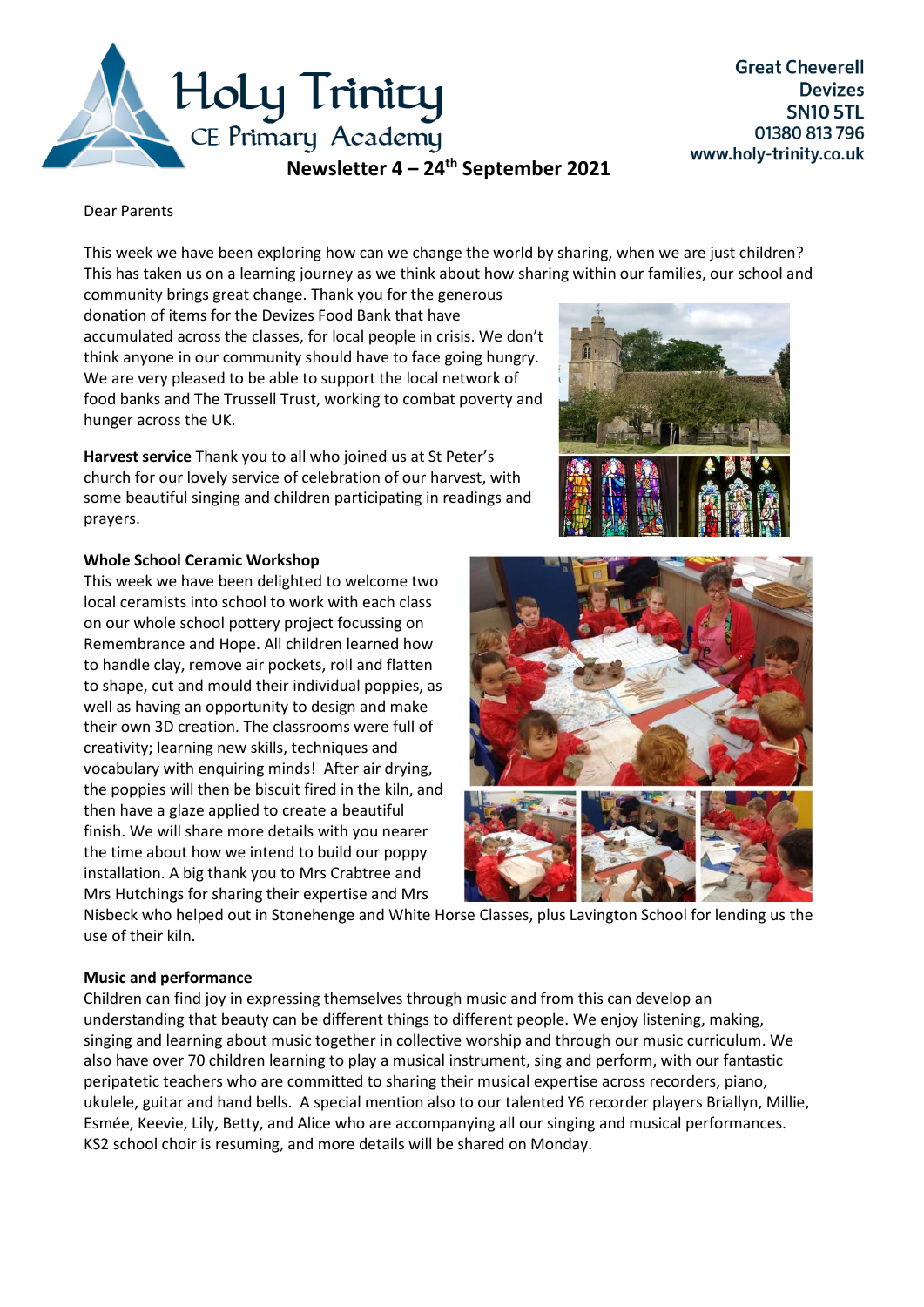## **Creative curriculum**

We are expanding our outdoor education this academic year. **Forest School** gives children the opportunity to achieve and develop confidence and self-esteem through hands-on learning experiences in a woodland environment, helping children to grow in confidence as a result of the freedom, time and space they are given in their learning. This allows them to demonstrate independence at each individual child's rate. The planning of learning mirrors and supports classroom learning with a feedback/feedforward approach that brings depth, breadth and richness to our curriculum offer, as well as enhanced social, mental, emotional health and wellbeing benefits for our school community.



Additionally, we are continuing to develop our **art, design and technology** with further opportunities to work with mixed media, wood, plastics, textiles and clay in the classroom and beyond as enrichment opportunities – Digital leaders, Tech club. From smart boards to tablets, digital cameras to laser cutters, we are keen to bring more hands-on, interactive technology to the classroom. Laser cutting/engraving systems are fast becoming one of the most in-demand tools to add to the classroom. Laser cutters are versatile, easy to use, and safe. Not to mention incredibly fun to use. For KS2 children, learning how to use a design programme to create and make their own products is a great example of pioneering into Y7 as a young STEM (science, technology, engineering and math's) designer.

Therefore, we are really excited by the **PFA fund raising initiatives** and their commitment to support us in our quest for a laser cutter, small portable kiln and forest school equipment that we can use across the creative curriculum with all our children. The PFA and staff are really keen to hear from any parent that think they would be able to support us in any way whether it is knowledge, expertise or help with fund raising. My huge thanks to our brilliant PFA committee and school community who support all our initiatives so that Holy Trinity children have the most wonderful opportunities made available to them.

**Calendar available online** We have planned some of the regular significant school events in advance for the whole year – including the Christmas Plays,



Summer Music Concert, Year 3/4 plays, Parent/Teacher meetings and so on. The school calendar has been published on our website and can be found at<http://holy-trinity.co.uk/calendar/> . There will be many other events as the year progresses so keep an eye on the newsletter and other letters from the school.

**Meeting for all parents of Year 5 and 6 children about residential trip to Forest of Dean** The meeting will take place on *Wednesday 29th September at 5.00pm*, with the trip taking place from Wednesday 25th May – Friday 27<sup>th</sup> May 2022. It is always a wonderful experience for the children – they take part in adventure activities such as caving, climbing and canoeing, and have fun building structures in the woods and taking part in orienteering activities.

Holy Trinity Church of England Primary Academy is a charitable company limited by guarantee and registered in England and Wales with company number 07743627. The registered office is at Townsend, Great Cheverell, Devizes, United Kingdom SN10 5TL